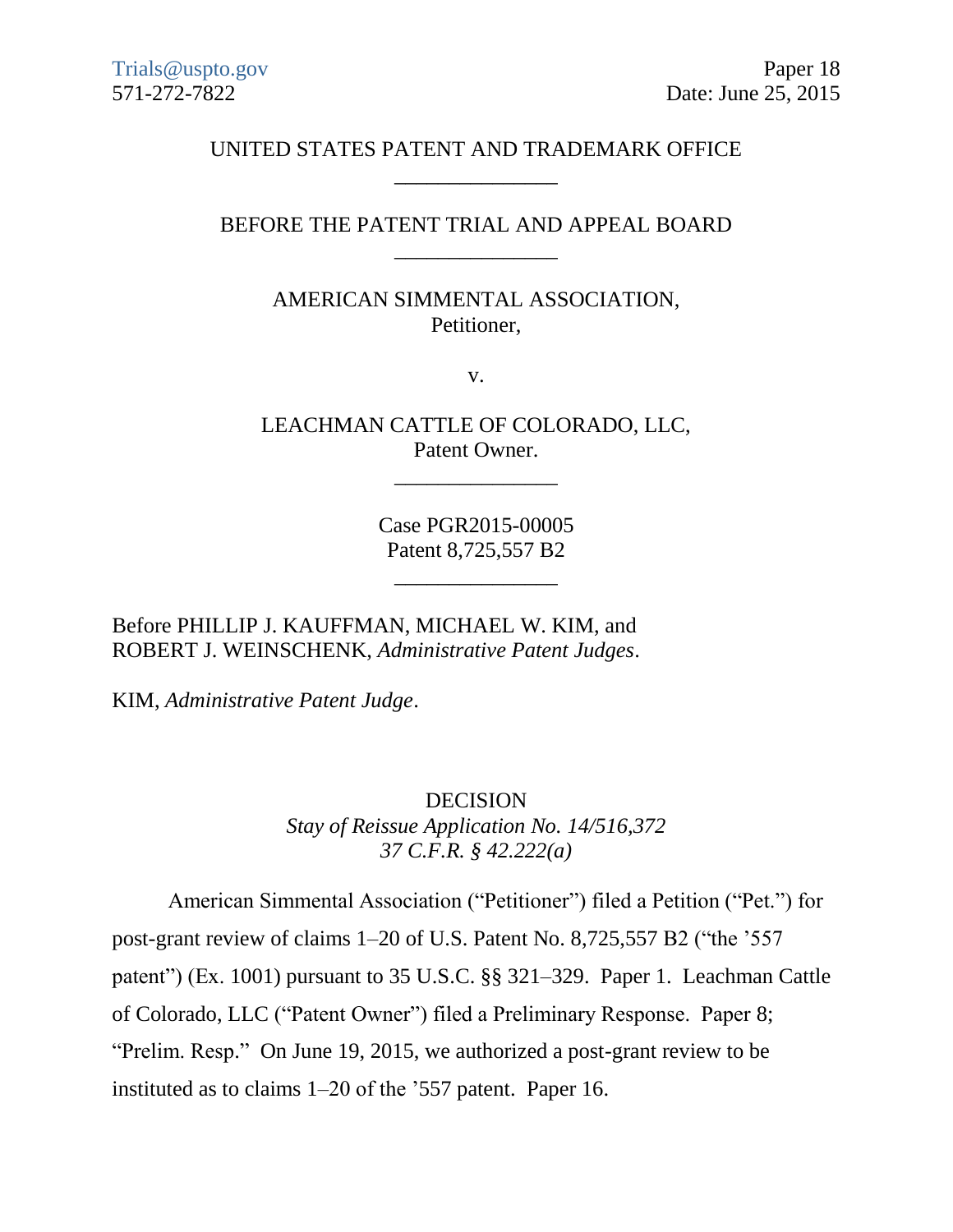## Case PGR2015-00005 Patent 8,725,557 B2

Patent Owner had filed previously a reissue of the '557 patent as Application No. 14/516,372 ("the '372 application"). No Office Action has been issued in the '372 application. In related reissue Application No. 14/516,353, however, a nonfinal action was issued by Art Unit 3993 rejecting claims 1-20 of U.S. Patent No. 8,660,888 B2 over some of the same grounds and references which are the subject of this post-grant review.

The Board will not ordinarily stay a reissue application because, in the absence of good cause, reissues are given special status. *See* MPEP § 1442. Conducting the above identified reissue concurrently with the instant proceeding, however, would duplicate efforts within the Office and could potentially result in inconsistencies between the proceedings. Amendment of the claims in the reissue proceeding could change the scope of the claims challenged in this proceeding while the Board is conducting its review.

Based upon the facts presented in the instant proceeding and in the '372 application, the Board exercises its discretion and it is:

ORDERED that the '372 application is stayed*.*